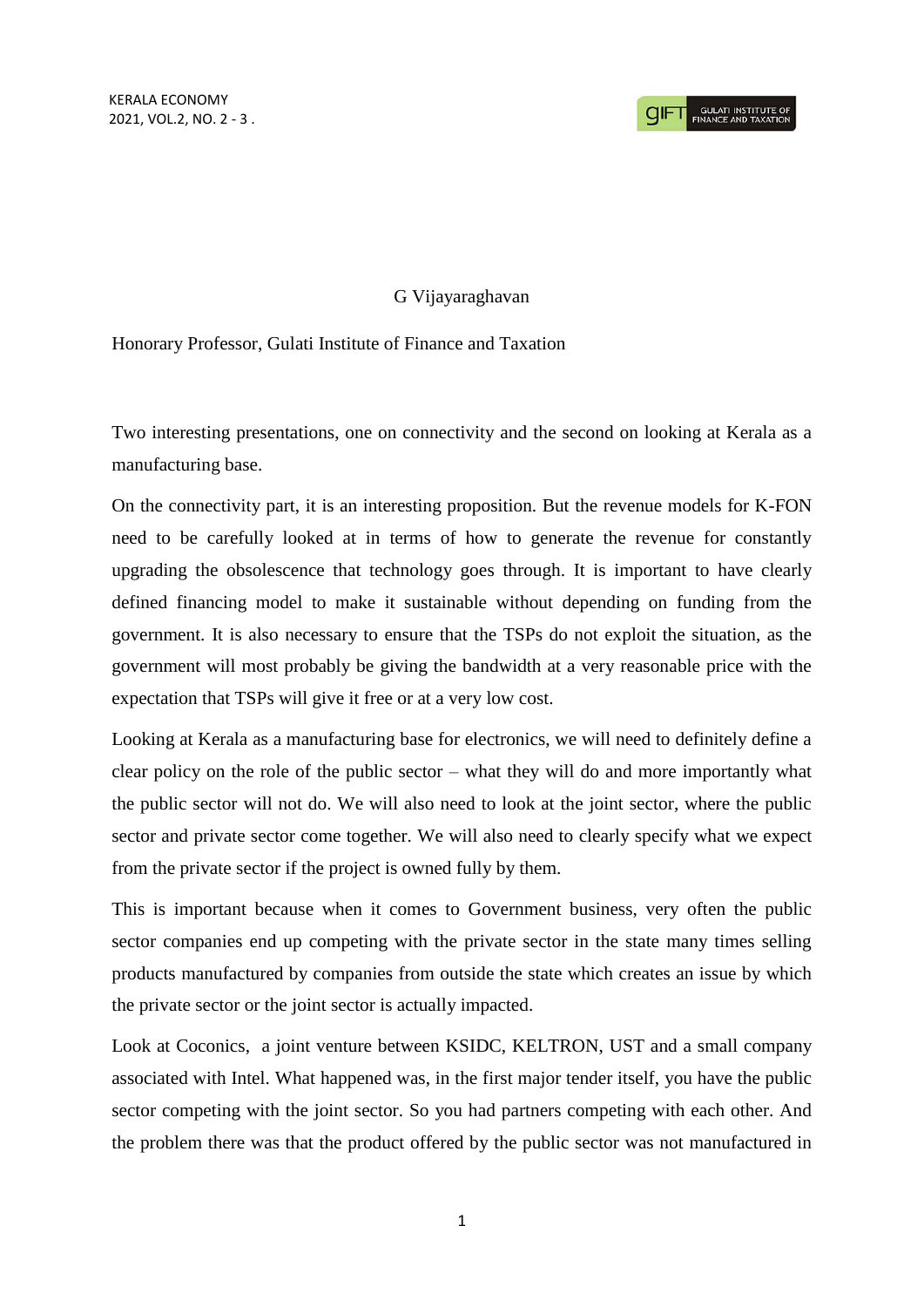KERALA ECONOMY

the state. We need to have a clear policy on how we are going to support companies that set up manufacturing units in the state.

Although we have the largest number of start ups in the country, they is a tendency among them to move out of the state because they believe that there is no ecosystem in the state. Hence, I am happy that the presentation on manufacturing talks about creating an ecosystem. Let us look at China, where you see a lot of small companies and start ups coming up. A company out of Shanghai, which I visited two years ago, is able to prepare a design for a product and the product prototype is ready within a day, not in Shanghai, but the manufacturing is happening in Shenzhen, where there are companies who will convert this design within a day into a prototype. For us, anywhere in the country, it will take at least two weeks plus. Ultimately, the prototype comes from China. Many a time if it is to be made in India we have to ensure that we only use certain components, we don't have the facility for quick changes to prototypes.

The other important part of the ecosystem mentioned is the need for quality testing. Here we have a big advantage as we have the Electronic Regional Test Laboratory in Thiruvananthapuram.

What is important is to try to network with the central government institutions, the state government institutions and public sector. Look at some of the university departments who do good work the start-up companies. How do we get all of them together and then say, look, this is what the state has and this is what the state lacks today?

There needs to be a big impetus for the start-ups in this area. I see Balagopal on the call. And, you know, the kind of manufacturing, which they were able to do, the quality of the of the product which came out of the Penpol, now Terumo Penpol, was of the highest international quality.

We need to be clear as to how the state is going to support business here. How do we support companies to get out of the state orbit to get into the national level and how do we then get out of that orbit for the products of the company to be competitive internationally. In the absence of tariff walls, you cannot anymore be manufacturing for Kerala or the Kerala government, you have to be manufacturing for the world and internally competitive, for which the ecosystem is very important.

I conclude by saying that the most important thing is the ease of doing business. I know the government has put in place a system wherein one could start and then get the approvals

2